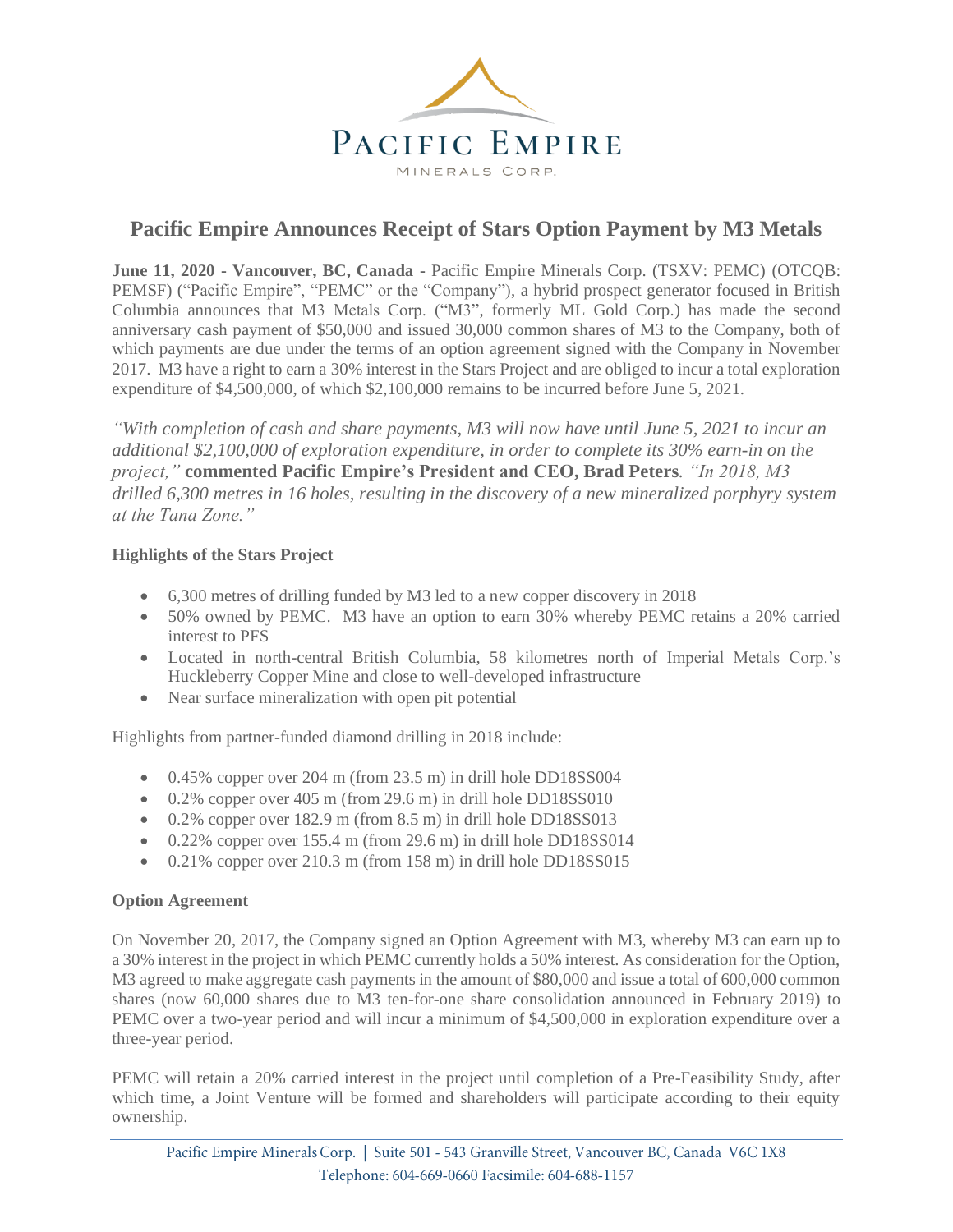| <b>Date</b>  | Cash                     | <b>Shares</b>            | <b>Exploration Expenditure</b> |
|--------------|--------------------------|--------------------------|--------------------------------|
| June 5, 2018 | $$10,000$ (paid)         | $10,000$ (issued)        | $\overline{\phantom{0}}$       |
| June 5, 2019 | \$20,000 (paid)          | 20,000 (issued)          | \$500,000                      |
| June 5, 2020 | \$50,000 (paid)          | 30,000 (issued)          | \$1,000,000                    |
| June 5, 2021 | $\overline{\phantom{0}}$ | $\overline{\phantom{a}}$ | \$3,000,000                    |
| <b>Total</b> | \$80,000                 | 60,000                   | \$4,500,000                    |

#### **About the Stars Project**

The Stars porphyry copper-gold-silver-molybdenum porphyry system was recently discovered in 2018 and is situated 58 kilometres north of Imperials Metals Corp.'s Huckleberry Copper mine and 40 kilometres southwest of the resource town of Houston, BC.

The Stars project is located close to well-developed infrastructure including power and major transport routes with year-round road access onto site. The Stars porphyry was discovered through till cover in a flat lying area, where a large portion of the property remains hidden under cover and has yet to be tested. A prospective magnetite-destructive corridor measuring approximately 1 x 3 kilometres which hosts the Tana Zone and extends to the northwest, remains largely untested and obscured by till cover.

Drilling to date has been successful in continuously expanding the known mineralization along strike and at depth, with many additional targets across the property that remain to be tested. Mineralized feldspar porphyry intrusions were encountered for the first time in Hole 10 (DD18SS010) which intersected over 400 metres of copper mineralization.

#### **Qualified Person**

Rory Ritchie, P.Geo., Vice President of Exploration for the Company, serves as a qualified person as defined by National Instrument 43-101 and has reviewed the scientific and technical information in this news release, approving the disclosure herein.

#### **About Pacific Empire Minerals Corp.**

PEMC is an exploration company based in Vancouver, British Columbia, that employs a "hybrid prospect generator" business model and trades on the TSX Venture Exchange under the symbol PEMC and on the OTCQB Markets under the symbol PEMSF.

By integrating the project generator business model with low-cost reverse circulation drilling, the company intends to leverage its portfolio by identifying, and focusing on, the highest quality projects for partnerships and advancement.

ON BEHALF OF THE BOARD,

*"Brad Peters"* President and Chief Executive Officer

Pacific Empire Minerals Corp. Tel: +1-604-356-6246 [brad@pemcorp.ca](mailto:brad@pemcorp.ca)

#### [www.pemcorp.ca](http://www.pemcorp.ca/)